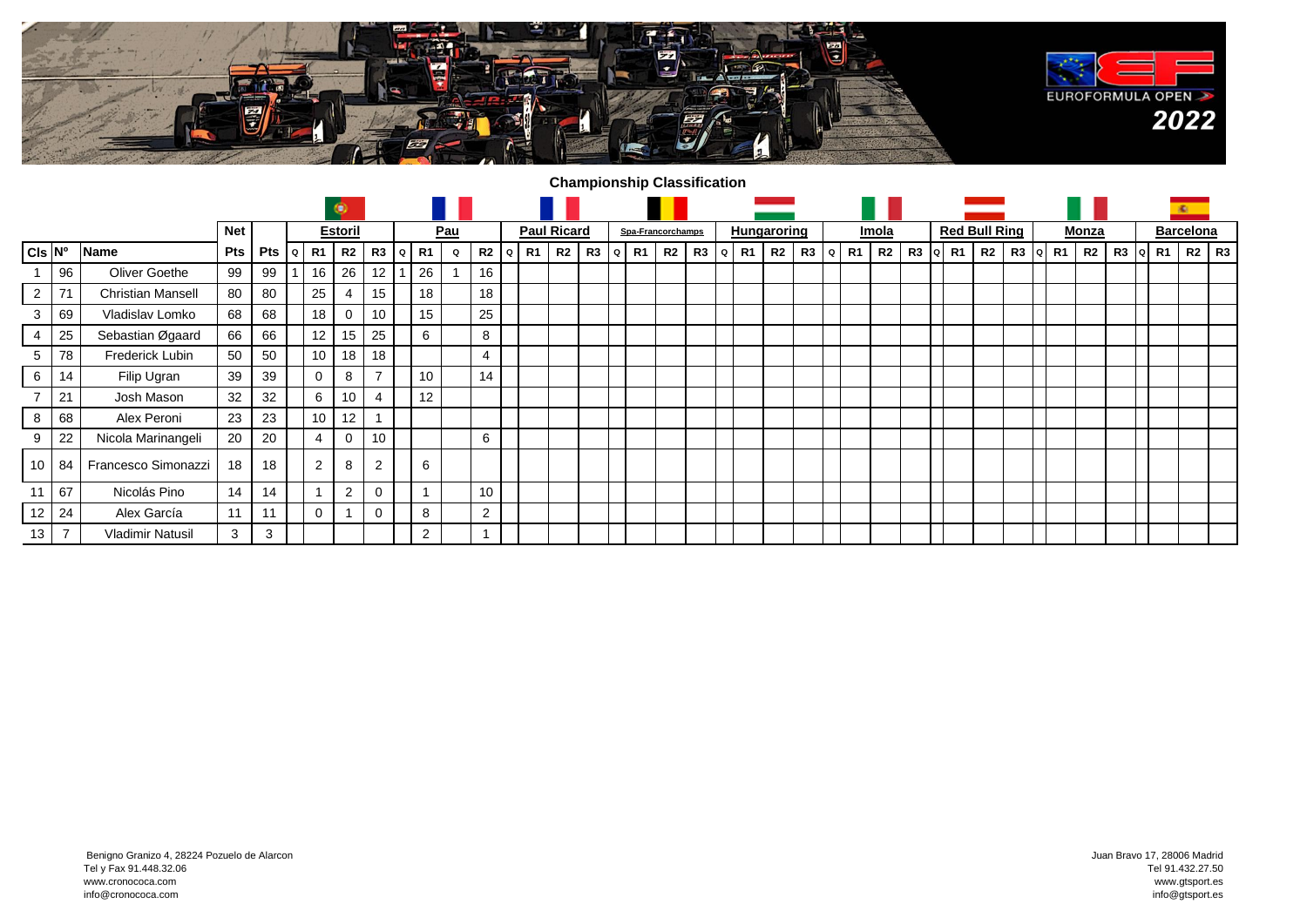

**Championship Rookie Classification**

|            |  |                        |     |            |    |                |    |            |           |  |                    |             |             |                          |                |    |             |    |    |              |                |          |                      | <b>Service State</b> |                |                |                |    |           |                |                |
|------------|--|------------------------|-----|------------|----|----------------|----|------------|-----------|--|--------------------|-------------|-------------|--------------------------|----------------|----|-------------|----|----|--------------|----------------|----------|----------------------|----------------------|----------------|----------------|----------------|----|-----------|----------------|----------------|
|            |  |                        |     | <b>Net</b> |    | Estoril        |    | <u>Pau</u> |           |  | <b>Paul Ricard</b> |             |             | <b>SPA-Francorchamps</b> |                |    | Hungaroring |    |    | <u>Imola</u> |                |          | <b>Red Bull Ring</b> |                      |                | <b>Monza</b>   |                |    | Barcelona |                |                |
| $CIs$ $No$ |  | <b>Name</b>            | Pts | Pts I      | R1 | R <sub>2</sub> | R3 | R1         | <b>R2</b> |  | R1                 | <b>R2</b> I | <b>R3</b> I | R1                       | R <sub>2</sub> | R3 | R1          | R2 | R3 | -R1          | R <sub>2</sub> | . I R3 ' | R1                   | R2                   | R <sub>3</sub> | R <sub>1</sub> | R <sub>2</sub> | R3 | -R1       | R <sub>2</sub> | R <sub>3</sub> |
|            |  | 69 Vladislav Lomko     | 42  | 42         | 10 |                | 8  | 10         | 10        |  |                    |             |             |                          |                |    |             |    |    |              |                |          |                      |                      |                |                |                |    |           |                |                |
|            |  | 25 Sebastian Øgaard    | 42  | 42         |    | 10             | 10 | 6          | 8         |  |                    |             |             |                          |                |    |             |    |    |              |                |          |                      |                      |                |                |                |    |           |                |                |
|            |  | 24 Alex García         | 28  | 28         |    |                |    | 8          | -6        |  |                    |             |             |                          |                |    |             |    |    |              |                |          |                      |                      |                |                |                |    |           |                |                |
|            |  | 84 Francesco Simonazzi | 24  | 24         |    |                | 6  | 4          |           |  |                    |             |             |                          |                |    |             |    |    |              |                |          |                      |                      |                |                |                |    |           |                |                |